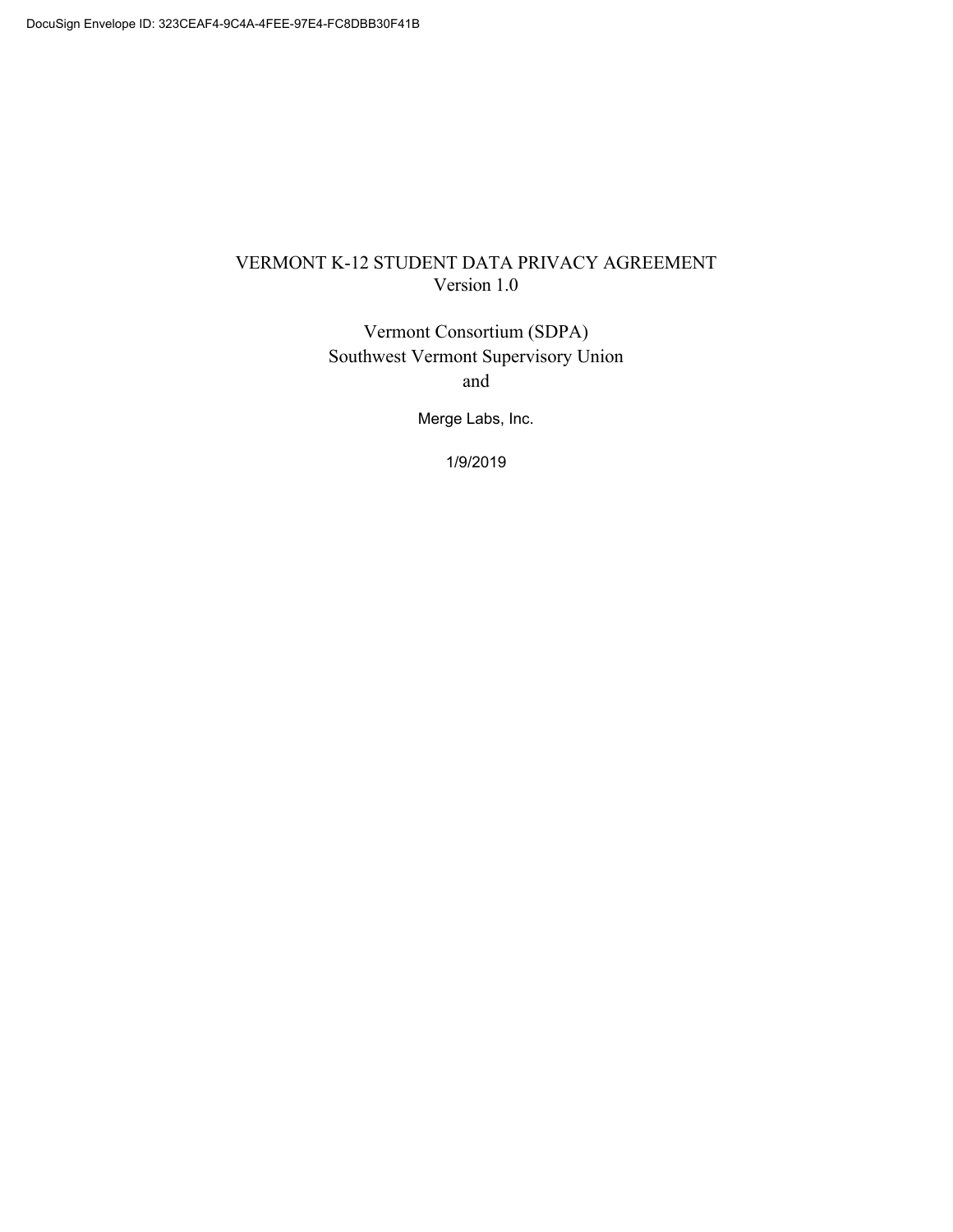This Vermont Student Data Privacy Agreement ("DPA") is entered into by and between the Southwest Vermont Supervisory Union (hereinafter referred to as "LEA") and (hereinafter referred to as "Provider") on **1/9/2019** The Parties agree to the terms as stated herein. **Merge Labs, Inc.**

#### **RECITALS**

**WHEREAS,** the Provider has agreed to provide the Local Education Agency ("LEA") with certain digital educational services ("Services") pursuant to a contract dated [Insert Date] ("Service Agreement"); and

**WHEREAS,** in order to provide the Services described in the Service Agreement, the Provider may receive or create and the LEA may provide documents or data that are covered by several federal statutes, among them, the Family Educational Rights and Privacy Act ("FERPA") at 20 U.S.C. 1232g (34 CFR Part 99), Children's Online Privacy Protection Act ("COPPA"), 15 U.S.C. 6501-6506; and the Protection of Pupil Rights Amendment ("PPRA") 20 U.S.C. 1232h; and

**WHEREAS**, this Agreement complies with Vermont laws and Federal Law.

**WHEREAS**, for the purposes of this DPA, Provider is a school official with legitimate educational interests in accessing educational records pursuant to the Service Agreement; and

**WHEREAS**, the Parties wish to enter into this DPA to ensure that the Service Agreement conforms to the requirements of the privacy laws referred to above and to establish implementing procedures and duties; and

**WHEREAS**, the Provider may, by signing the "General Offer of Privacy Terms" (Exhibit "E"), agree to allow other LEAs the opportunity to accept and enjoy the benefits of this DPA for the Services described herein, without the need to negotiate terms in a separate DPA.

**NOW THEREFORE,** for good and valuable consideration, the parties agree as follows:

#### **ARTICLE I: PURPOSE AND SCOPE**

**1.** Purpose of DPA. The purpose of this DPA is to describe the duties and responsibilities to protect student data transmitted to Provider from the LEA pursuant to the Service Agreement, including compliance with all applicable statutes, including the FERPA, PPRA, COPPA, and other applicable Vermont State laws, all as may be amended from time to time. In performing these services, the Provider shall be considered a School Official with a legitimate educational interest, and performing services otherwise provided by the LEA. With respect to the use and maintenance of Student Data, Provider shall be under the direct control and supervision of the LEA.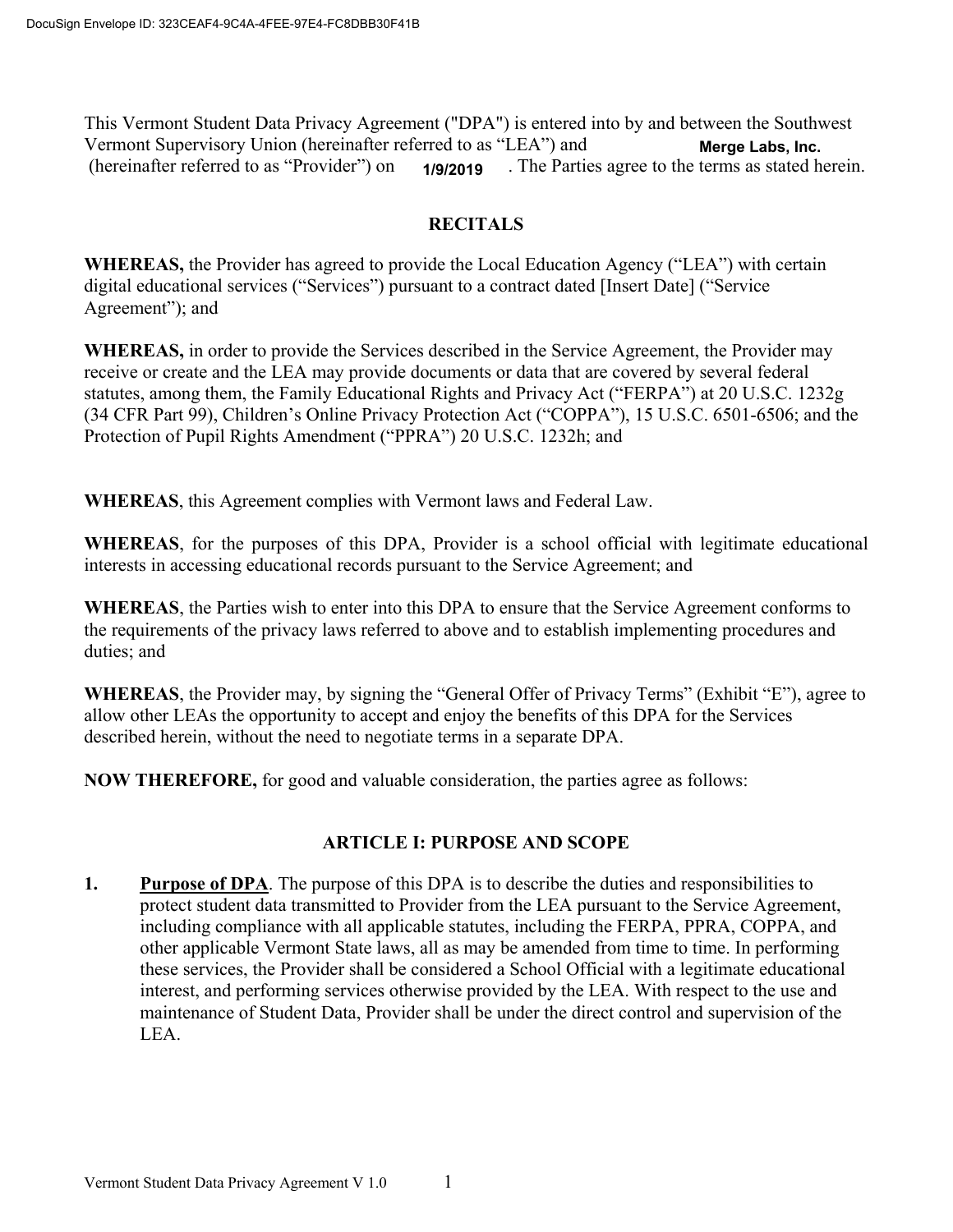**2. Nature of Services Provided**. The Provider has agreed to provide the following digital educational products and services described below and as may be further outlined in Exhibit "A" hereto:

Galactic Explorer / MERGE Cube Merge Labs, Inc. Sites and Apps

- **3. Student Data to Be Provided**. The Parties shall indicate the categories of student data to be provided in the Schedule of Data, attached hereto as Exhibit "B"
- **4. DPA Definitions**. The definition of terms used in this DPA is found in Exhibit "C". In the event of a conflict, definitions used in this DPA shall prevail over term used in the Service Agreement.

## **ARTICLE II: DATA OWNERSHIP AND AUTHORIZED ACCESS**

- **1. Student Data Property of LEA.** All Student Data transmitted to the Provider pursuant to the Service Agreement is and will continue to be the property of and under the control of the LEA. The Provider further acknowledges and agrees that all copies of such Student Data transmitted to the Provider, including any modifications or additions or any portion thereof from any source, are subject to the provisions of this Agreement in the same manner as the original Student Data. The Parties agree that as between them, all rights, including all intellectual property rights in and to Student Data contemplated per the Service Agreement shall remain the exclusive property of the LEA. For the purposes of FERPA, the Provider shall be considered a School Official, under the control and direction of the LEAs as it pertains to the use of Student Data notwithstanding the above. Provider may transfer pupil-generated content to a separate account, according to the procedures set forth below.
- **2. Parent Access**. LEA shall establish reasonable procedures by which a parent, legal guardian, or eligible student may review Student Data in the pupil's records, correct erroneous information, and procedures for the transfer of pupil-generated content to a personal account, consistent with the functionality of services. Provider shall respond in a timely manner (and no later than 45 days from the date of the request) to the LEA's request for Student Data in a pupil's records held by the Provider to view or correct as necessary. In the event that a parent of a pupil or other individual contacts the Provider to review any of the Student Data accessed pursuant to the Services, the Provider shall refer the parent or individual to the LEA, who will follow the necessary and proper procedures regarding the requested information.
- **3. Separate Account.** If pupil generated content is stored or maintained by the Provider as part of the Services described in Exhibit "A", Provider shall, at the request of the LEA, transfer said pupil generated content to a separate student account upon termination of the Service Agreement; provided, however, such transfer shall only apply to pupil generated content that is severable from the Service.
- **4. Third Party Request**. Should a Third Party, including law enforcement and government entities, contact Provider with a request for data held by the Provider pursuant to the Services,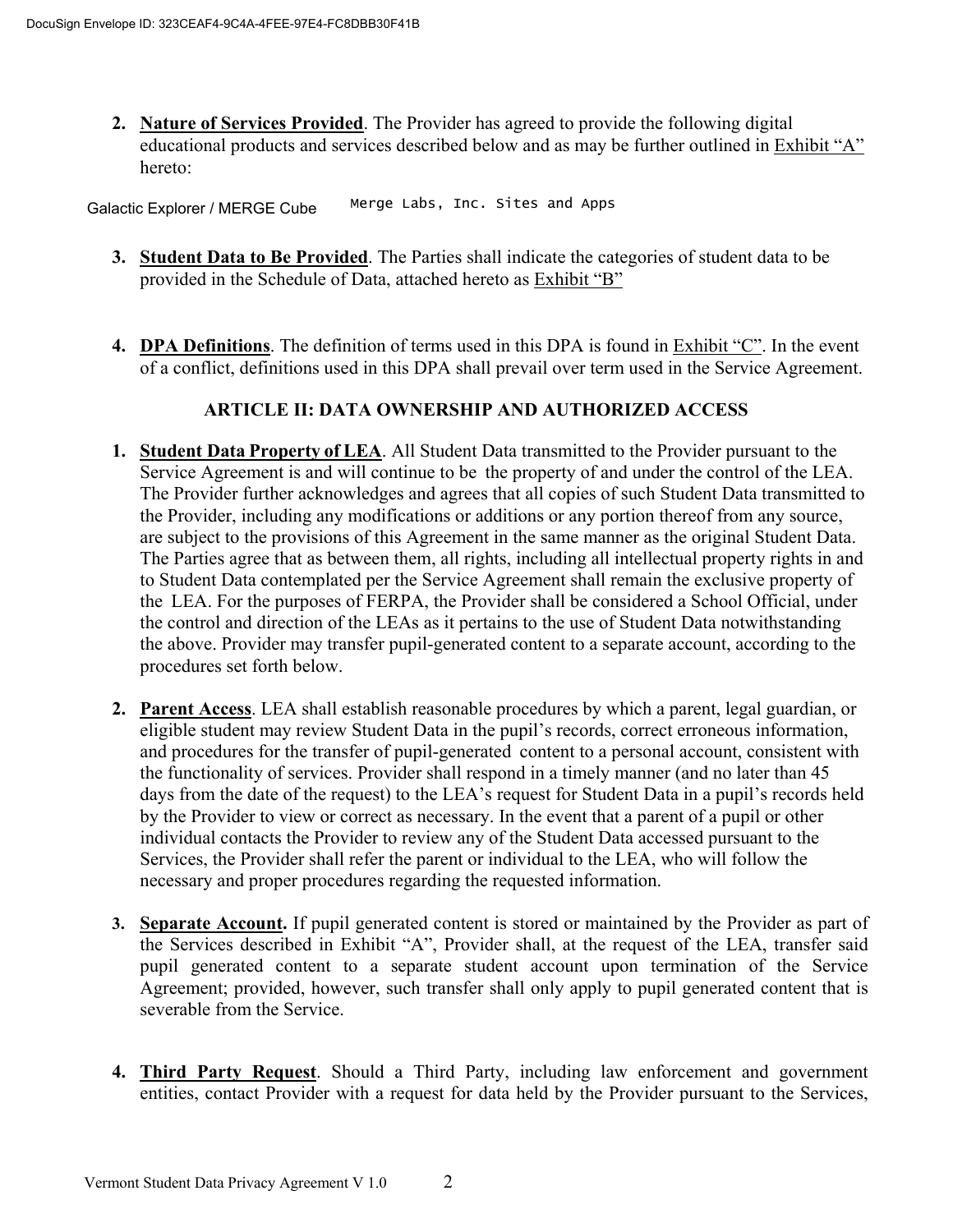the Provider shall redirect the Third Party to request the data directly from the LEA. Provider shall notify the LEA in advance of a compelled disclosure to a Third Party.

**5**. **Subprocessors.** Provider shall enter into written agreements with all Subprocessors performing functions pursuant to the Service Agreement, whereby the Subprocessors agree to protect Student Data in manner consistent with the terms of this DPA.

### **ARTICLE III: DUTIES OF LEA**

- **1. Privacy Compliance.** LEA shall provide data for the purposes of the Service Agreement in compliance with FERPA, COPPA, PPRA, and all other privacy statutes.
- **2. Annual Notification of Rights.** If the LEA has a policy of disclosing education records under FERPA (34 CFR § 99.31 (a) (1)), LEA shall include a specification of criteria for determining who constitutes a school official and what constitutes a legitimate educational interest in its Annual notification of rights.
- **3. Reasonable Precautions**. LEA shall take reasonable precautions to secure usernames, passwords, and any other means of gaining access to the services and hosted data.
- **4. Unauthorized Access Notification**. LEA shall notify Provider promptly of any known or suspected unauthorized access. LEA will assist Provider in any efforts by Provider to investigate and respond to any unauthorized access.

### **ARTICLE IV: DUTIES OF PROVIDER**

- **1. Privacy Compliance.** The Provider shall comply with all applicable State and Federal laws and regulations pertaining to data privacy and security, including FERPA, COPPA, PPRA, and all other privacy statutes.
- **2. Authorized Use**. The data shared pursuant to the Service Agreement, including persistent unique identifiers, shall be used for no purpose other than the Services stated in the Service Agreement and/or otherwise authorized under the statutes referred to in subsection (1), above. Provider also acknowledges and agrees that it shall not make any re-disclosure of any Student Data or any portion thereof, including without limitation, meta data, user content or other non-public information and/or personally identifiable information contained in the Student Data, without the express written consent of the LEA.
- **3. Employee Obligation**. Provider shall require all employees and agents who have access to Student Data to comply with all applicable provisions of this DPA with respect to the data shared under the Service Agreement.
- **4. No Disclosure**. De-identified information may be used by the Provider for the purposes of development, research, and improvement of educational sites, services, or applications, as any other member of the public or party would be able to use de-identified data pursuant to 34 CFR 99.31(b). Provider agrees not to attempt to re-identify de-identified Student Data and not to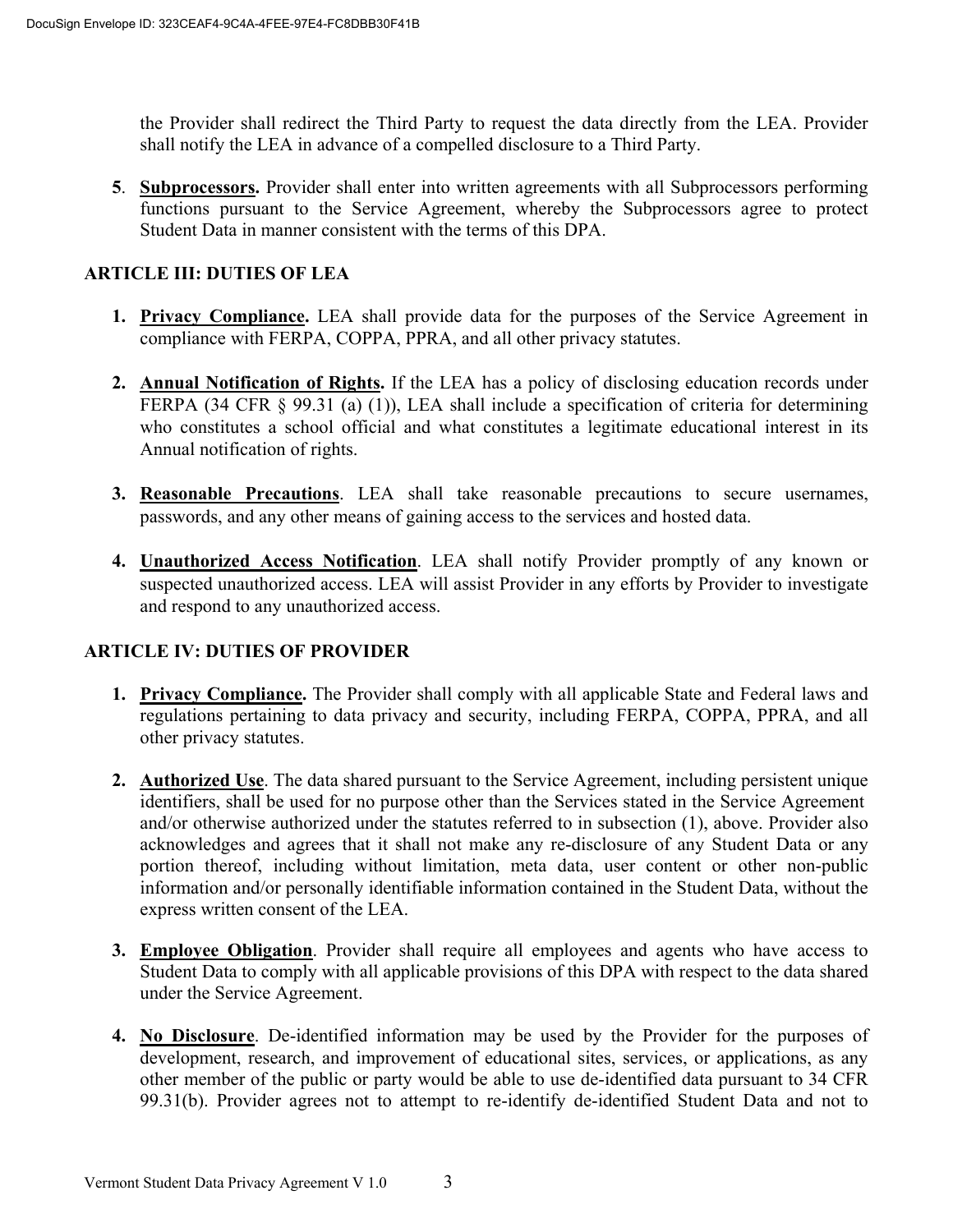transfer de-identified Student Data to any party unless (a) that party agrees in writing not to attempt re-identification, and (b) prior written notice has been given to LEA who has provided prior written consent for such transfer. Provider shall not copy, reproduce or transmit any data obtained under the Service Agreement and/or any portion thereof, except as necessary to fulfill the Service Agreement.

- **5. Disposition of Data**. Upon written request and in accordance with the applicable terms in subsection a or b, below, Provider shall dispose or delete all Student Data obtained under the Service Agreement when it is no longer needed for the purpose for which it was obtained. Disposition shall include (1) the shredding of any hard copies of any Student Data; (2) Erasing; or (3) Otherwise modifying the personal information in those records to make it unreadable or indecipherable by human or digital means. Nothing in the Service Agreement authorizes Provider to maintain Student Data obtained under the Service Agreement beyond the time period reasonably needed to complete the disposition. Provider shall provide written notification to LEA when the Student Data has been disposed. The duty to dispose of Student Data shall not extend to data that has been de-identified or placed in a separate Student account, pursuant to the other terms of the DPA. The LEA may employ a "Request for Return or Deletion of Student Data" form, a copy of which is attached hereto as Exhibit "D". Upon receipt of a request from the LEA, the Provider will immediately provide the LEA with any specified portion of the Student Data within ten (10) calendar days of receipt of said request.
	- **a. Partial Disposal During Term of Service Agreement.** Throughout the Term of the Service Agreement, LEA may request partial disposal of Student Data obtained under the Service Agreement that is no longer needed. Partial disposal of data shall be subject to LEA's request to transfer data to a separate account, pursuant to Article II, section 3, above.
	- **b. Complete Disposal Upon Termination of Service Agreement.** Upon Termination of the Service Agreement Provider shall dispose or delete all Student Data obtained under the Service Agreement. Prior to disposition of the data, Provider shall notify LEA in writing of its option to transfer data to a separate account, pursuant to Article II, section 3, above. In no event shall Provider dispose of data pursuant to this provision unless and until Provider has received affirmative written confirmation from LEA that data will not be transferred to a separate account.
- **6. Advertising Prohibition.** Provider is prohibited from using or selling Student Data to (a) market or advertise to students or families/guardians; (b) inform, influence, or enable marketing, advertising, or other commercial efforts by a Provider; (c) develop a profile of a student, family member/guardian or group, for any commercial purpose other than providing the Service to LEA; or (d) use the Student Data for the development of commercial products or services, other than as necessary to provide the Service to LEA. This section does not prohibit Provider from using Student Data for adaptive learning or customized student learning purposes.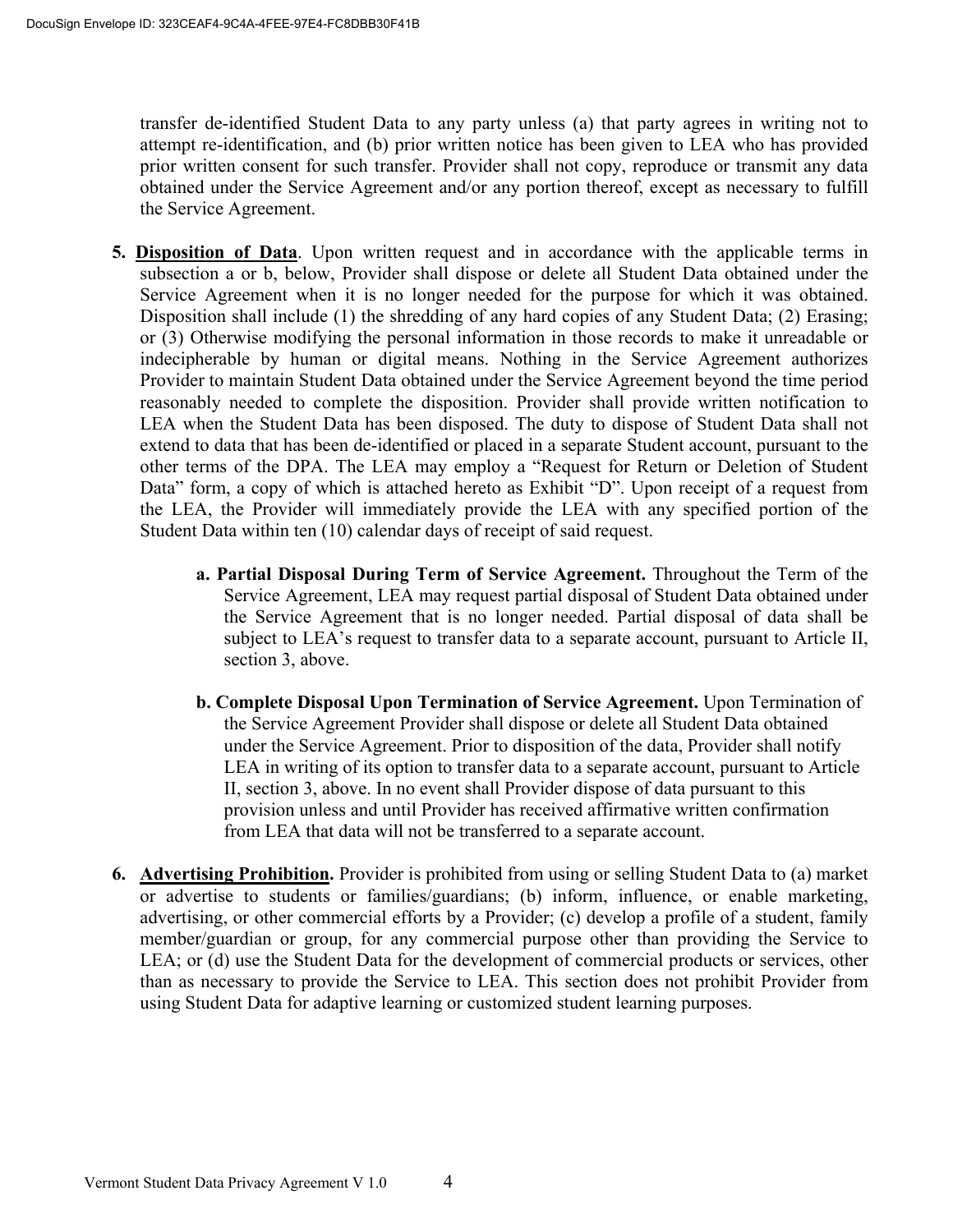#### **ARTICLE V: DATA PROVISIONS**

- **1. Data Securit**y. The Provider agrees to abide by and maintain adequate data security measures, consistent with industry standards and technology best practices, to protect Student Data from unauthorized disclosure or acquisition by an unauthorized person. The general security duties of Provider are set forth below. Provider may further detail its security programs and measures in Exhibit "F" hereto. These measures shall include, but are not limited to:
	- **a. Passwords and Employee Access.** Provider shall secure usernames, passwords, and any other means of gaining access to the Services or to Student Data, at a level suggested by the applicable standards, as set forth in Article 4.3 of NIST 800-63-3. Provider shall only provide access to Student Data to employees or contractors that are performing the Services. Employees with access to Student Data shall have signed confidentiality agreements regarding said Student Data. All employees with access to Student Records shall be subject to criminal background checks in compliance with state and local ordinances.
	- **b. Destruction of Data**. Provider shall destroy or delete all Student Data obtained under the Service Agreement when it is no longer needed for the purpose for which it was obtained or transfer said data to LEA or LEA's designee, according to the procedure identified in Article IV, section 5, above. Nothing in the Service Agreement authorizes Provider to maintain Student Data beyond the time period reasonably needed to complete the disposition.
	- **c. Security Protocols**. Both parties agree to maintain security protocols that meet industry standards in the transfer or transmission of any data, including ensuring that data may only be viewed or accessed by parties legally allowed to do so. Provider shall maintain all data obtained or generated pursuant to the Service Agreement in a secure digital environment and not copy, reproduce, or transmit data obtained pursuant to the Service Agreement, except as necessary to fulfill the purpose of data requests by LEA.
	- **d.** Employee Training. The Provider shall provide periodic security training to those of its employees who operate or have access to the system. Further, Provider shall provide LEA with contact information of an employee who LEA may contact if there are any security concerns or questions.
	- **e. Security Technology**. When the service is accessed using a supported web browser, Provider shall employ industry standard measures to protect data from unauthorized access. The service security measures shall include server authentication and data encryption. Provider shall host data pursuant to the Service Agreement in an environment using a firewall that is updated according to industry standards.
	- **f. Security Coordinator.** If different from the designated representative identified in Article VII, section 5, Provider shall provide the name and contact information of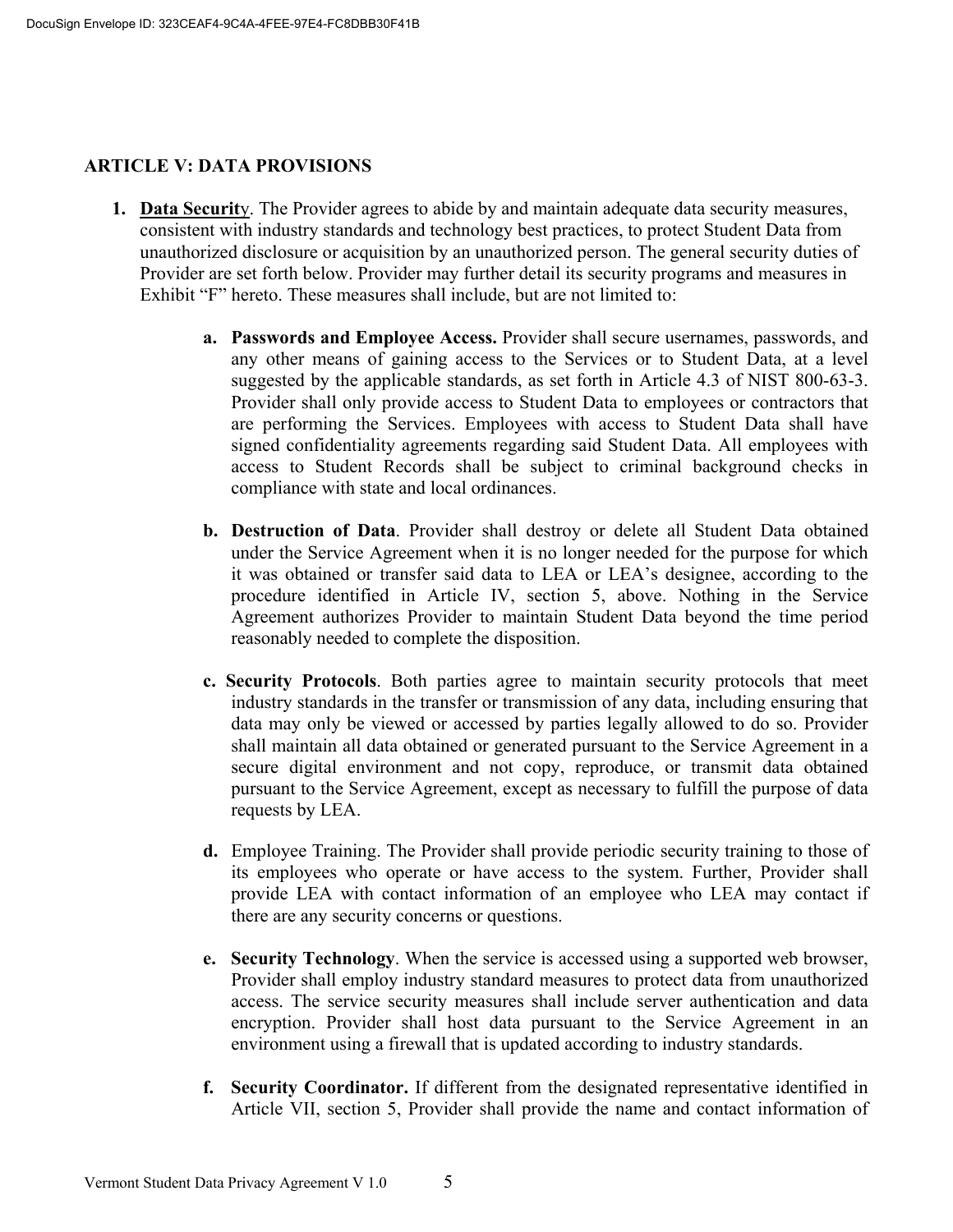Provider's Security Coordinator for the Student Data received pursuant to the Service Agreement.

- **g. Subprocessors Bound.** Provider shall enter into written agreements whereby Subprocessors agree to secure and protect Student Data in a manner consistent with the terms of this Article V. Provider shall periodically conduct or review compliance monitoring and assessments of Subprocessors to determine their compliance with this Article.
- **h. Periodic Risk Assessment.** Provider further acknowledges and agrees to conduct digital and physical periodic (no less than semi-annual) risk assessments and remediate any identified security and privacy vulnerabilities in a timely manner.

**2. Data Breach**. In the event that Student Data is accessed or obtained by an unauthorized individual, Provider shall provide notification to LEA within a reasonable amount of time of the incident, and not exceeding forty eight (48) hours. Provider shall follow the following process:

- **a.** The security breach notification shall be written in plain language, shall be titled "Notice of Data Breach," and shall present the information described herein under the following headings: "What Happened," "What Information Was Involved," "What We Are Doing," "What You Can Do," and "For More Information." Additional information may be provided as a supplement to the notice.
- **b.** The security breach notification described above in section 2(a) shall include, at a minimum, the following information:
	- **i.** The name and contact information of the reporting LEA subject to this section.
	- **ii.** A list of the types of personal information that were or are reasonably believed to have been the subject of a breach.
	- **iii.** If the information is possible to determine at the time the notice is provided, then either (1) the date of the breach, (2) the estimated date of the breach, or (3) the date range within which the breach occurred. The notification shall also include the date of the notice.
	- **iv.** Whether the notification was delayed as a result of a law enforcement investigation, if that information is possible to determine at the time the notice is provided.
	- **v.** A general description of the breach incident, if that information is possible to determine at the time the notice is provided.
- **c.** At LEA's discretion, the security breach notification may also include any of the following:
	- **i.** Information about what the agency has done to protect individuals whose information has been breached.
	- **ii.** Advice on steps that the person whose information has been breached may take to protect himself or herself.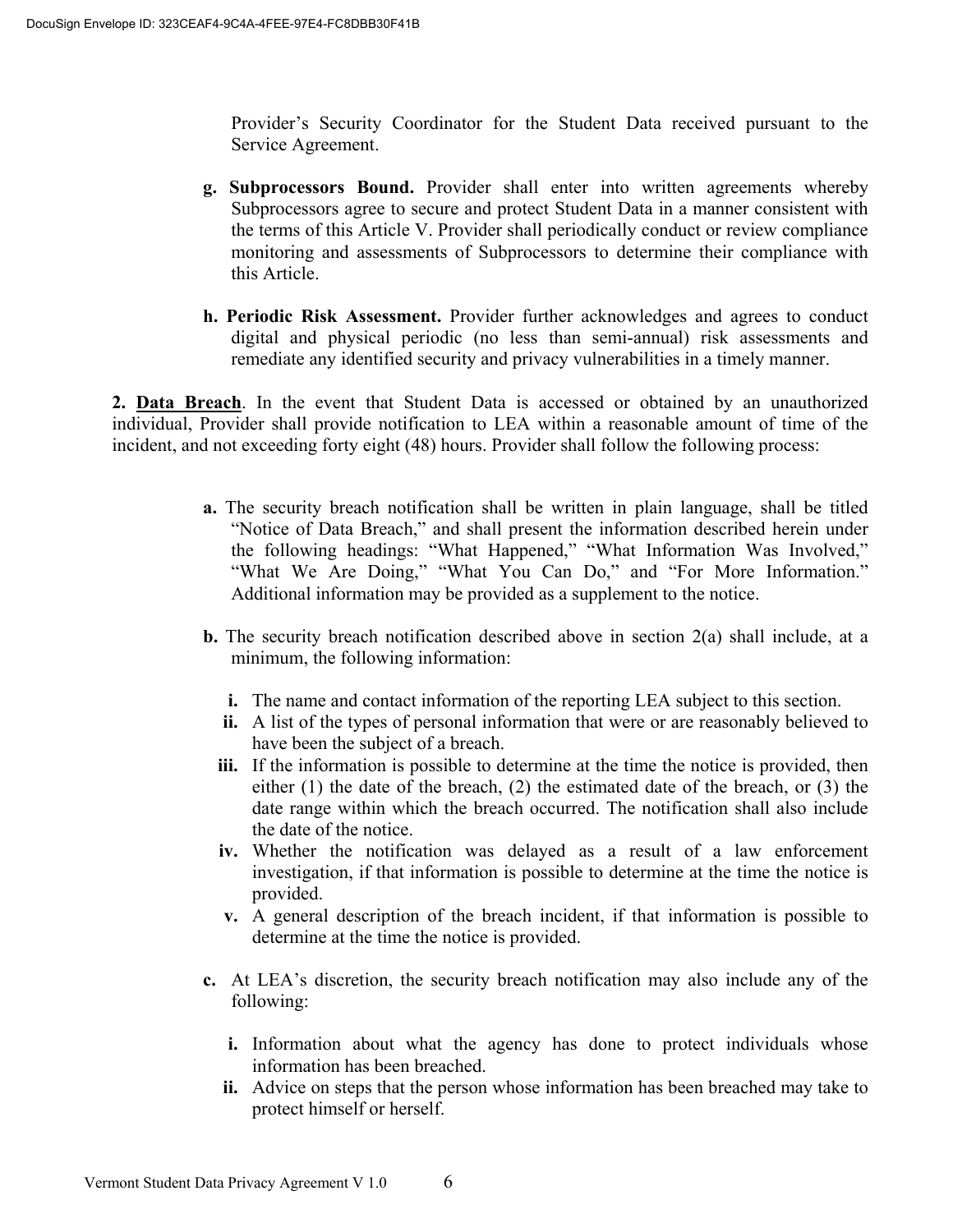- **d.** Provider agrees to adhere to all requirements in applicable State and in federal law with respect to a data breach related to the Student Data, including, when appropriate or required, the required responsibilities and procedures for notification and mitigation of any such data breach.
- **e.** Provider further acknowledges and agrees to have a written incident response plan that reflects best practices and is consistent with industry standards and federal and state law for responding to a data breach, breach of security, privacy incident or unauthorized acquisition or use of Student Data or any portion thereof, including personally identifiable information and agrees to provide LEA, upon request, with a copy of said written incident response plan.
- **f.** Provider is prohibited from directly contacting parent, legal guardian or eligible pupil unless expressly requested by LEA. If LEA requests Provider's assistance providing notice of unauthorized access, and such assistance is not unduly burdensome to Provider, Provider shall notify the affected parent, legal guardian or eligible pupil of the unauthorized access, which shall include the information listed in subsections (b) and (c), above. If requested by LEA, Provider shall reimburse LEA for costs incurred to notify parents/families of a breach not originating from LEA's use of the Service.
- **g.** In the event of a breach originating from LEA's use of the Service, Provider shall cooperate with LEA to the extent necessary to expeditiously secure Student Data.

# **ARTICLE VI- GENERAL OFFER OF PRIVACY TERMS**

Provider may, by signing the attached Form of General Offer of Privacy Terms (General Offer, attached hereto as Exhibit "E"), be bound by the terms of this DPA to any other LEA who signs the acceptance on in said Exhibit. The Form is limited by the terms and conditions described therein.

### **ARTICLE VII: MISCELLANEOUS**

- **1. Term**. The Provider shall be bound by this DPA for the duration of the Service Agreement or so long as the Provider maintains any Student Data. .
- **2. Termination**. In the event that either party seeks to terminate this DPA, they may do so by mutual written consent so long as the Service Agreement has lapsed or has been terminated. LEA shall have the right to terminate the DPA and Service Agreement in the event of a material breach of the terms of this DPA.
- **3. Effect of Termination Survival**. If the Service Agreement is terminated, the Provider shall destroy all of LEA's data pursuant to Article V, section 1(b), and Article II, section 3, above.
- **4. Priority of Agreements**. This DPA shall govern the treatment of student data in order to comply with privacy protections, including those found in FERPA and all applicable privacy statutes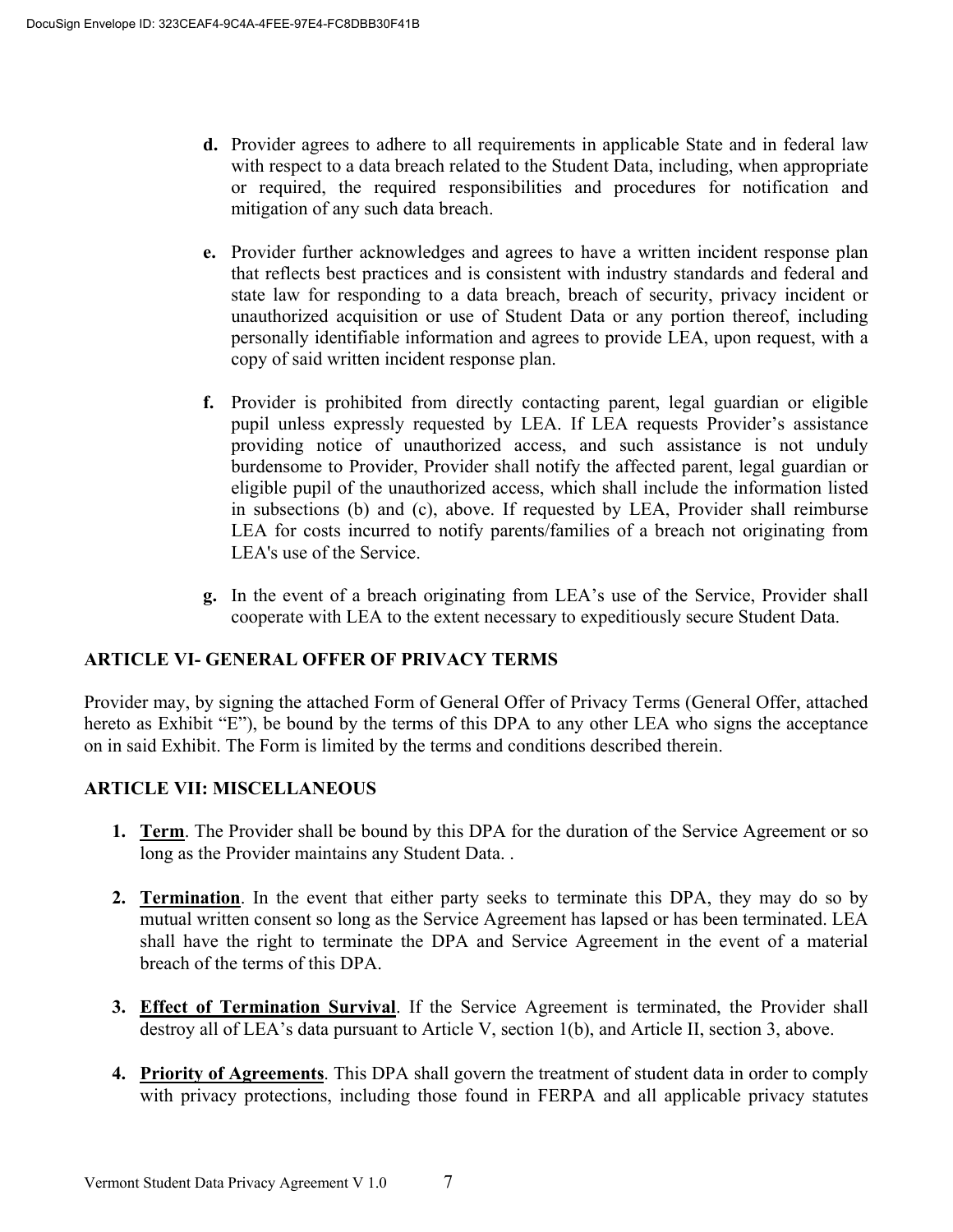identified in this DPA. In the event there is conflict between the DPA and the Service Agreement, the DPA shall apply and take precedence. Except as described in this paragraph herein, all other provisions of the Service Agreement shall remain in effect.

**5. Notice**. All notices or other communication required or permitted to be given hereunder must be in writing and given by personal delivery, or e-mail transmission (if contact information is provided for the specific mode of delivery), or first class mail, postage prepaid, sent to the designated representatives before:

#### **a. Designated Representatives**

The designated representative for the LEA for this Agreement is:

Name: Frank Barnes Title: Director of Educational Technology Contact Information: fbarnes@svsu.org, 802-447-7501

The designated representative for the Provider for this Agreement is:

| Name:  | Franklin Lyons              |                     |
|--------|-----------------------------|---------------------|
| Title: | President                   |                     |
|        | <b>Contact Information:</b> | privacy@mergevr.com |
|        |                             | $210 - 504 - 7281$  |

**b. Notification of Acceptance of General Offer of Terms**. Upon execution of Exhibit E, General Offer of Terms, Subscribing LEA shall provide notice of such acceptance in writing and given by personal delivery, or e-mail transmission (if contact information is provided for the specific mode of delivery), or first class mail, postage prepaid, to the designated representative below.

The designated representative for the notice of acceptance of the General Offer of Privacy Terms is:

Name:  $Title:$  President Contact Information: privacy@mergevr.com  $210 - 504 - 7281$ President Franklin Lyons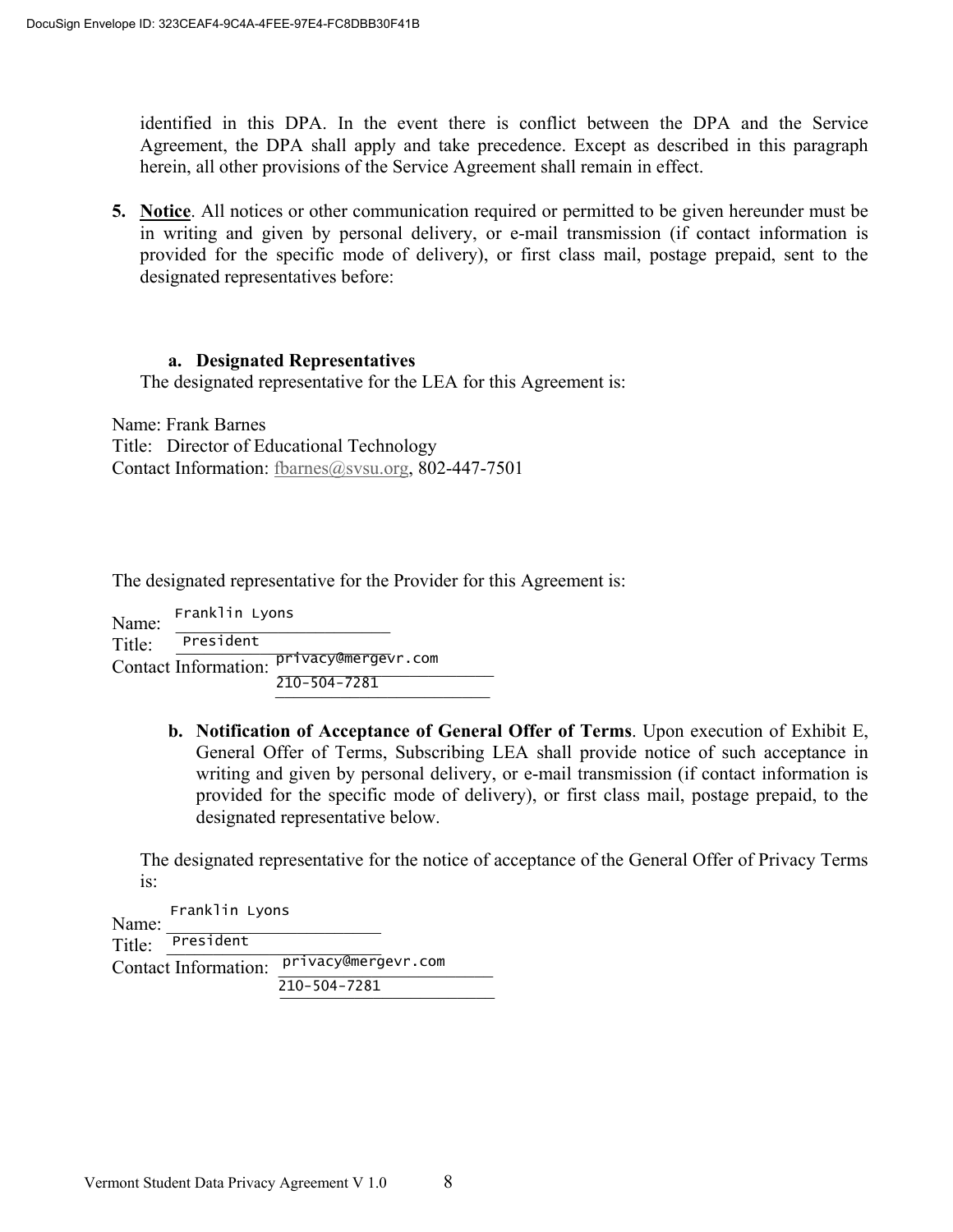- **6. Entire Agreement**. This DPA constitutes the entire agreement of the parties relating to the subject matter hereof and supersedes all prior communications, representations, or agreements, oral or written, by the parties relating thereto. This DPA may be amended and the observance of any provision of this DPA may be waived (either generally or in any particular instance and either retroactively or prospectively) only with the signed written consent of both parties. Neither failure nor delay on the part of any party in exercising any right, power, or privilege hereunder shall operate as a waiver of such right, nor shall any single or partial exercise of any such right, power, or privilege preclude any further exercise thereof or the exercise of any other right, power, or privilege.
- **7. Severability**. Any provision of this DPA that is prohibited or unenforceable in any jurisdiction shall, as to such jurisdiction, be ineffective to the extent of such prohibition or unenforceability without invalidating the remaining provisions of this DPA, and any such prohibition or unenforceability in any jurisdiction shall not invalidate or render unenforceable such provision in any other jurisdiction. Notwithstanding the foregoing, if such provision could be more narrowly drawn so as not to be prohibited or unenforceable in such jurisdiction while, at the same time, maintaining the intent of the parties, it shall, as to such jurisdiction, be so narrowly drawn without invalidating the remaining provisions of this DPA or affecting the validity or enforceability of such provision in any other jurisdiction.
- **8. Governing Law; Venue and Jurisdiction**. This DPA will be governed by and construed in accordance with the laws of the State of Vermont, without regard to conflicts of law principles. Each party consents and submits to the sole and exclusive jurisdiction of Vermont's state and federal courts for any dispute arising out of or relating to this service agreement or the transactions contemplated hereby.
- **9. Authority.** Provider represents that it is authorized to bind to the terms of this Agreement, including confidentiality and destruction of Student Data and any portion thereof contained therein, all related or associated institutions, individuals, employees or contractors who may have access to the Student Data and/or any portion thereof, or may own, lease or control equipment or facilities of any kind where the Student Data and portion thereof stored, maintained or used in any way. Provider agrees that any purchaser of the Provider shall also be bound to the Agreement.
- **10. Waiver**. No delay or omission of the LEA to exercise any right hereunder shall be construed as a waiver of any such right and the LEA reserves the right to exercise any such right from time to time, as often as may be deemed expedient.
- **11. Successors Bound**. This DPA is and shall be binding upon the respective successors in interest to Provider in the event of a merger, acquisition, consolidation or other business reorganization or sale of all or substantially all of the assets of such business.

[*Signature Page Follows*]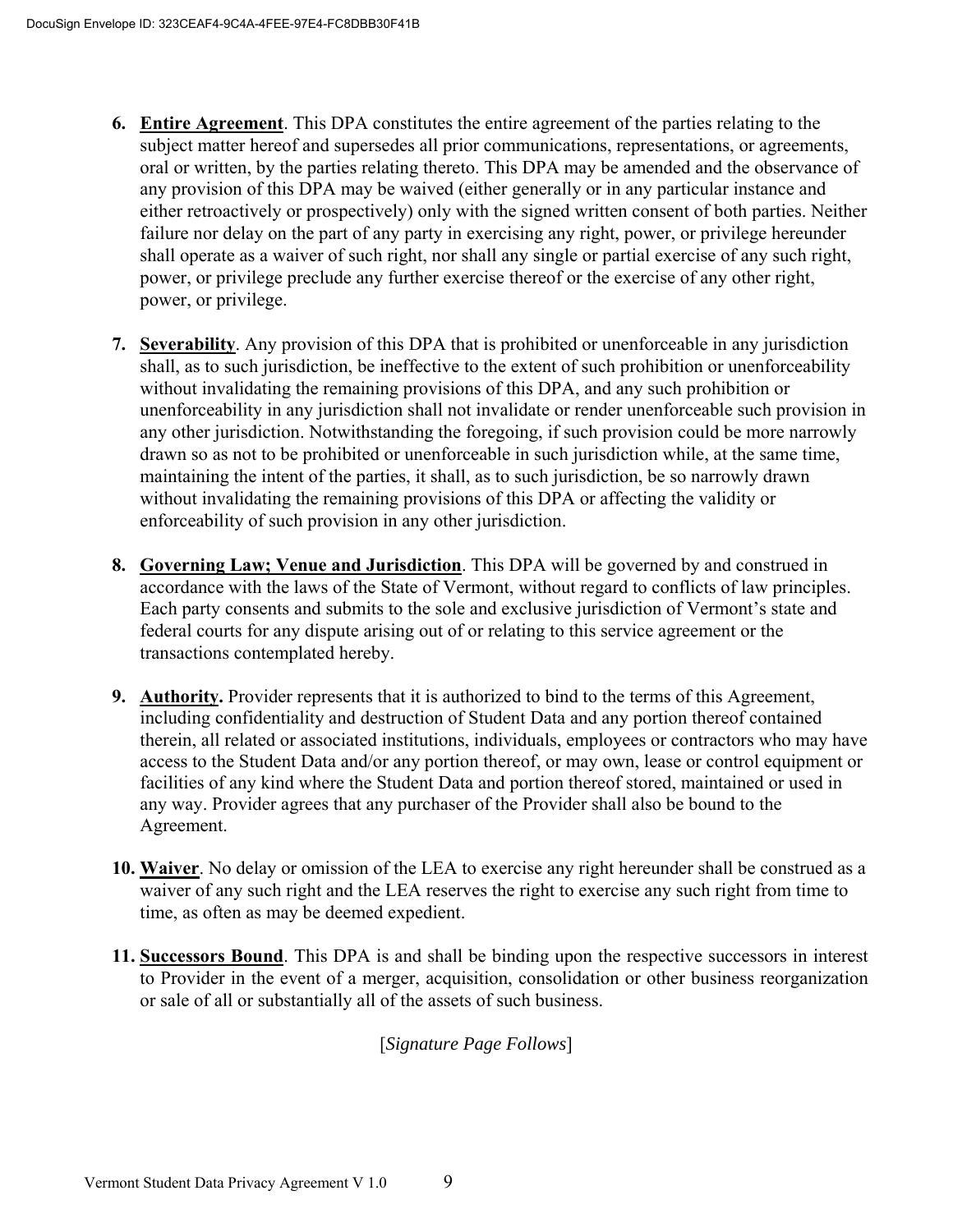IN WITNESS WHEREOF, the parties have executed this Student Data Privacy Agreement as of the last day noted below.

| Name of Provider: Merge Labs, Inc.                  |                          |  |
|-----------------------------------------------------|--------------------------|--|
| -DocuSigned by:<br>BY: Franklin Lyons               | 1/9/2019<br>Date:        |  |
| -C0AB58CA460C46D<br>Franklin Lyons<br>Printed Name: | Title/Position:President |  |
|                                                     |                          |  |

Name of Local Education Agency: Southwest Vermont Supervisory Union

BY: Frank D. Barnes Date: 316/2019

Printed Name: Frank Barnes

Title/Position: Director of Educational Technology

Note: Electronic signature not permitted.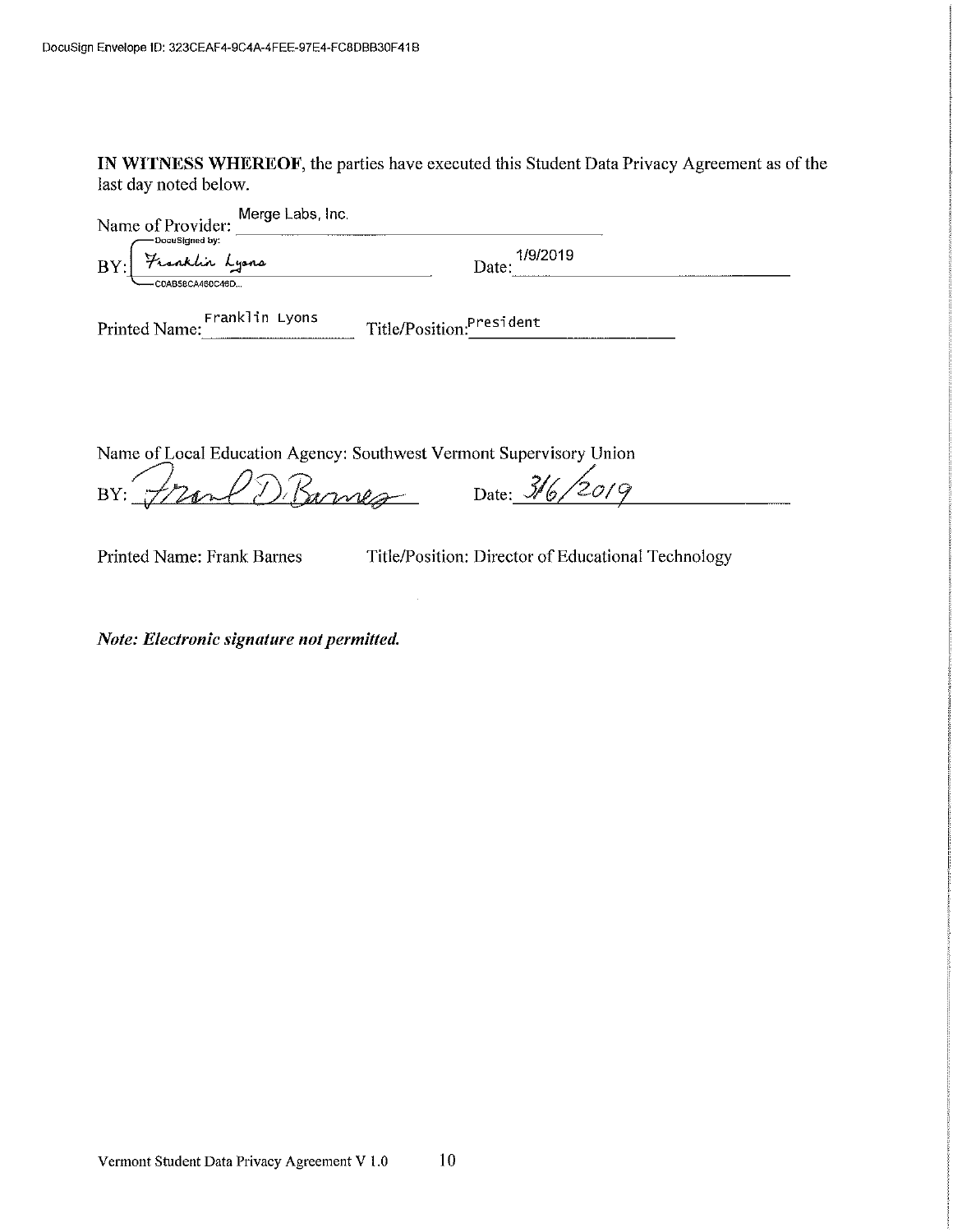# **EXHIBIT "A"**

DESCRIPTION OF SERVICES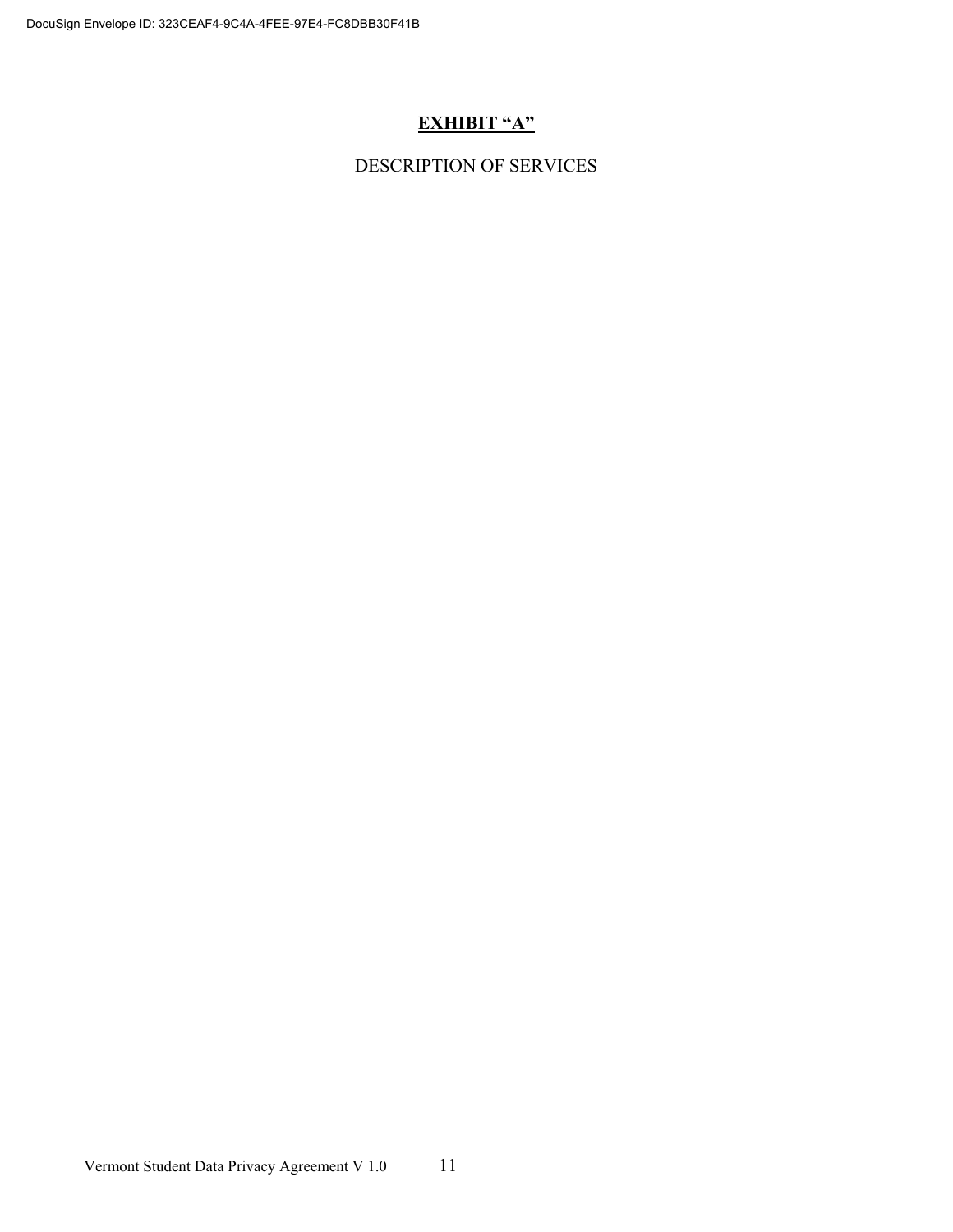### **EXHIBIT "B"**

# SCHEDULE OF DATA

| <b>Category of</b><br>Data                  | <b>Elements</b>                                                                                                  | <b>Check</b><br>if used<br>by<br>your<br>system | <b>Category of</b><br>Data                | <b>Elements</b>                                                                                                 | <b>Check</b><br>if used<br>by<br>your<br>system |
|---------------------------------------------|------------------------------------------------------------------------------------------------------------------|-------------------------------------------------|-------------------------------------------|-----------------------------------------------------------------------------------------------------------------|-------------------------------------------------|
| Application<br>Technology<br>Meta Data      | IP Addresses of<br>users, Use of<br>cookies etc.<br>Other application<br>technology meta<br>data-Please specify: |                                                 |                                           | Language<br>information (native,<br>preferred or primary<br>language spoken by<br>student)<br>Other demographic |                                                 |
| <b>Application Use</b><br><b>Statistics</b> | Meta data on user<br>interaction with<br>application                                                             |                                                 |                                           | information-Please<br>specify:<br>Student school<br>enrollment<br>Student grade level                           |                                                 |
| Assessment                                  | Standardized test<br>scores<br>Observation data<br>Other assessment<br>data-Please specify:                      |                                                 | Enrollment                                | Homeroom<br>Guidance counselor<br>Specific curriculum<br>programs<br>Year of graduation                         |                                                 |
| Attendance                                  | Student school<br>(daily) attendance<br>data                                                                     |                                                 |                                           | Other enrollment<br>information-Please<br>specify:                                                              |                                                 |
|                                             | Student class<br>attendance data                                                                                 |                                                 | Parent/Guardian<br>Contact<br>Information | Address<br>Email<br>Phone                                                                                       |                                                 |
| Communications                              | Online<br>communications<br>that are captured<br>(emails, blog<br>entries)                                       |                                                 | Parent/Guardian<br>ID                     | Parent ID number<br>(created to link<br>parents to students)                                                    |                                                 |
| Conduct                                     | Conduct or<br>behavioral data                                                                                    |                                                 | Parent/Guardian<br>Name                   | First and/or Last                                                                                               |                                                 |
| Demographics                                | Date of Birth<br>Place of Birth<br>Gender                                                                        |                                                 | Schedule                                  | Student scheduled<br>courses<br>Teacher names                                                                   |                                                 |
|                                             | Ethnicity or race                                                                                                |                                                 |                                           |                                                                                                                 |                                                 |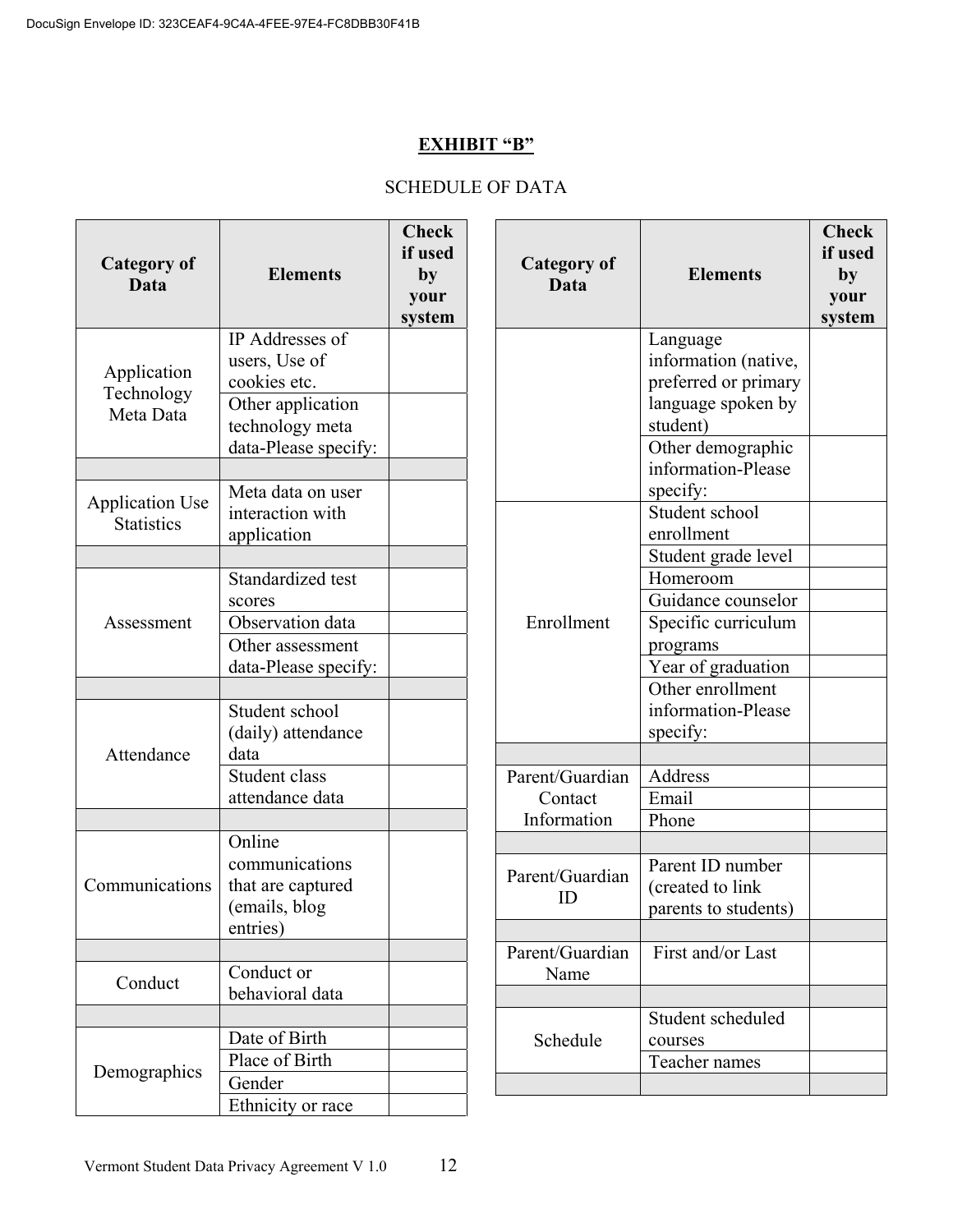| <b>Category of</b><br>Data            | <b>Elements</b>                                                                                                                                    | <b>Check</b><br>if used<br>by<br>your<br>system | <b>Category of</b><br>Data           | <b>Elements</b>                                                                                                                              | <b>Check</b><br>if used<br>by<br>your<br>system |
|---------------------------------------|----------------------------------------------------------------------------------------------------------------------------------------------------|-------------------------------------------------|--------------------------------------|----------------------------------------------------------------------------------------------------------------------------------------------|-------------------------------------------------|
| Special Indicator                     | English language<br>learner information<br>Low income status<br>Medical alerts<br>/health data<br>Student disability<br>information<br>Specialized |                                                 | Student In App<br>Performance        | Program/application<br>performance<br>(typing program-<br>student types 60<br>wpm, reading<br>program-student<br>reads below grade<br>level) |                                                 |
|                                       | education services<br>(IEP or 504)<br>Living situations<br>(homeless/foster<br>care)<br>Other indicator<br>information-Please                      |                                                 | <b>Student Program</b><br>Membership | Academic or<br>extracurricular<br>activities a student<br>may belong to or<br>participate in                                                 |                                                 |
| <b>Category of</b><br>Data            | specify:<br><b>Elements</b>                                                                                                                        | <b>Check</b><br>if used<br>by                   | <b>Student Survey</b><br>Responses   | Student responses<br>to surveys or<br>questionnaires                                                                                         |                                                 |
| <b>Student Contact</b><br>Information | Address<br>Email<br>Phone                                                                                                                          | your<br>system                                  | Student work                         | Student generated<br>content; writing,<br>pictures etc.<br>Other student work<br>data -Please<br>specify:                                    |                                                 |
| Student<br>Identifiers                | Local (School<br>district) ID number<br>State ID number<br>Vendor/App<br>assigned student ID<br>number<br>Student app<br>username                  |                                                 | Transcript                           | Student course<br>grades<br>Student course data<br>Student course<br>grades/performance<br>scores<br>Other transcript<br>data -Please        |                                                 |
| <b>Student Name</b>                   | Student app<br>passwords<br>First and/or Last                                                                                                      |                                                 | Transportation                       | specify:<br>Student bus<br>assignment<br>Student pick up<br>and/or drop off                                                                  |                                                 |

location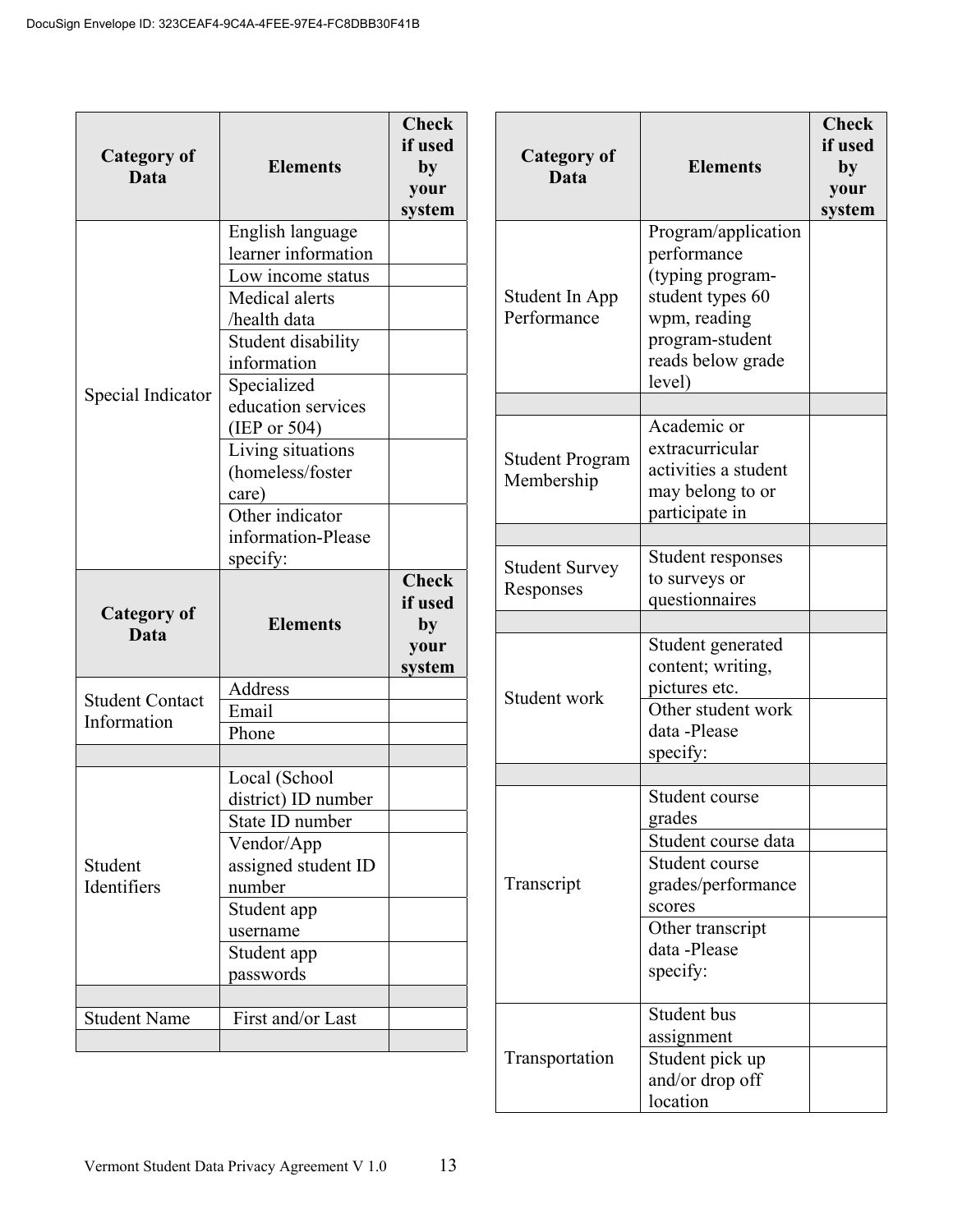| <b>Category of</b><br>Data | <b>Elements</b>      | <b>Check</b><br>if used<br>by<br>your<br>system |
|----------------------------|----------------------|-------------------------------------------------|
|                            | Student bus card ID  |                                                 |
|                            | number               |                                                 |
|                            | Other transportation |                                                 |
|                            | data -Please         |                                                 |
|                            | specify:             |                                                 |
|                            |                      |                                                 |
|                            | Please list each     |                                                 |
| Other                      | additional data      |                                                 |
|                            | element used,        |                                                 |

| Category of<br>Data | <b>Elements</b>                            | <b>Check</b><br>if used<br>by<br>your<br>system |
|---------------------|--------------------------------------------|-------------------------------------------------|
|                     | stored or collected<br>by your application |                                                 |

No Student Data Collected at this time  $\lambda$  . \*Provider shall immediately notify LEA if this designation is no longer applicable. X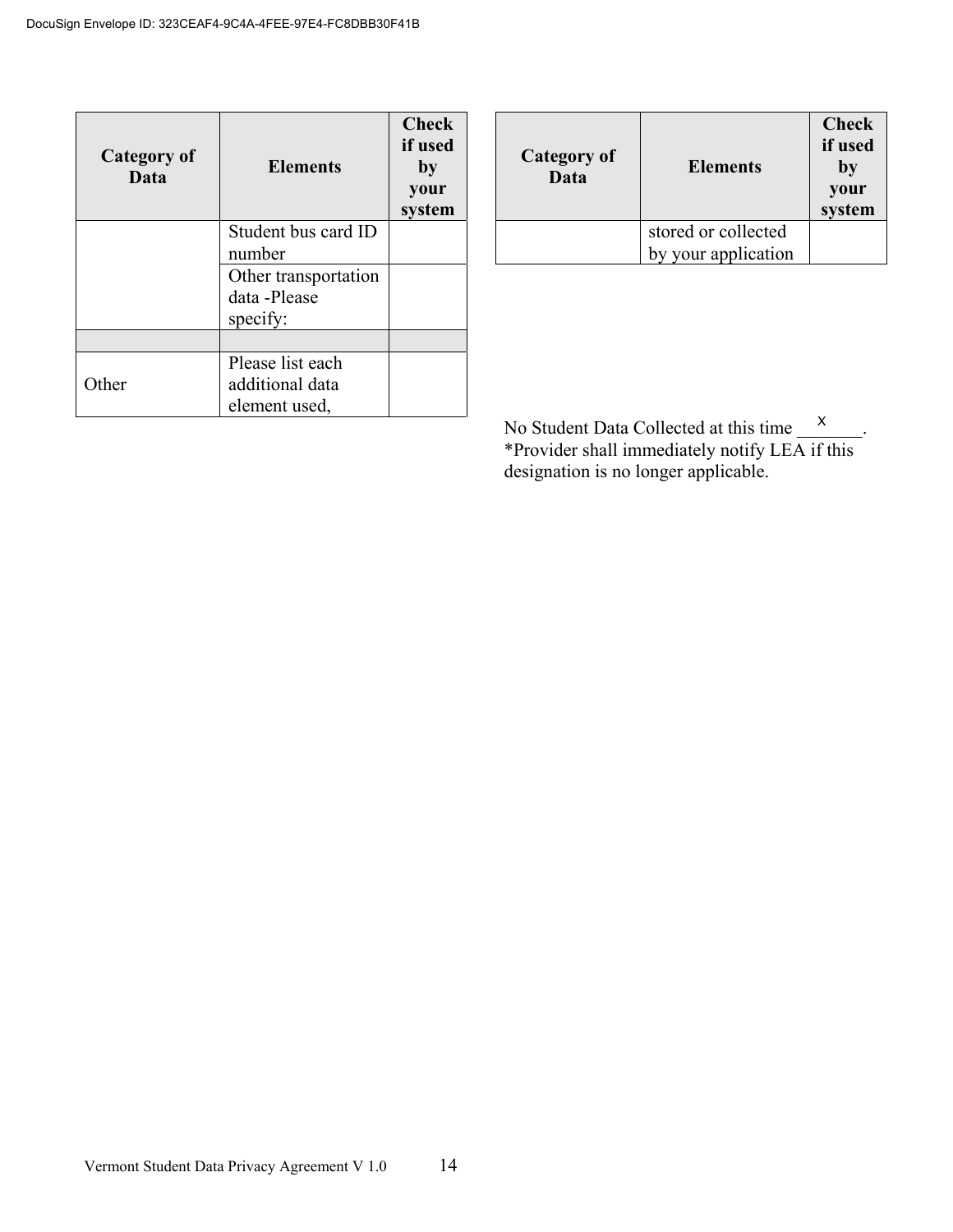## **EXHIBIT "C"**

### **DEFINITIONS**

**De-Identifiable Information (DII):** De-Identification refers to the process by which the Vendor removes or obscures any Personally Identifiable Information ("PII") from student records in a way that removes or minimizes the risk of disclosure of the identity of the individual and information about them.

**Educational Records:** Educational Records are official records, files and data directly related to a student and maintained by the school or local education agency, including but not limited to, records encompassing all the material kept in the student's cumulative folder, such as general identifying data, records of attendance and of academic work completed, records of achievement, and results of evaluative tests, health data, disciplinary status, test protocols and individualized education programs. For purposes of this DPA, Educational Records are referred to as Student Data.

**NIST:** Draft National Institute of Standards and Technology ("NIST") Special Publication Digital Authentication Guideline.

**Operator:** The term "Operator" means the operator of an Internet Website, online service, online application, or mobile application with actual knowledge that the site, service, or application is used primarily for K–12 school purposes and was designed and marketed for K–12 school purposes. For the purpose of the Service Agreement, the term "Operator" is replaced by the term "Provider." This term shall encompass the term "Third Party," as it is found in applicable state statues.

**Personally Identifiable Information (PII):** The terms "Personally Identifiable Information" or "PII" shall include, but are not limited to, student data, metadata, and user or pupil-generated content obtained by reason of the use of Provider's software, website, service, or app, including mobile apps, whether gathered by Provider or provided by LEA or its users, students, or students' parents/guardians. PII includes Indirect Identifiers, which is any information that, either alone or in aggregate, would allow a reasonable person to be able to identify a student to a reasonable certainty. For purposes of this DPA, Personally Identifiable Information shall include the categories of information listed in the definition of Student Data.

**Provider:** For purposes of the Service Agreement, the term "Provider" means provider of digital educational software or services, including cloud-based services, for the digital storage, management, and retrieval of pupil records. Within the DPA the term "Provider" includes the term "Third Party" and the term "Operator" as used in applicable state statutes.

**Pupil Generated Content:** The term "pupil-generated content" means materials or content created by a pupil during and for the purpose of education including, but not limited to, essays, research reports, portfolios, creative writing, music or other audio files, photographs, videos, and account information that enables ongoing ownership of pupil content.

**Pupil Records:** Means both of the following: (1) Any information that directly relates to a pupil that is maintained by LEA and (2) any information acquired directly from the pupil through the use of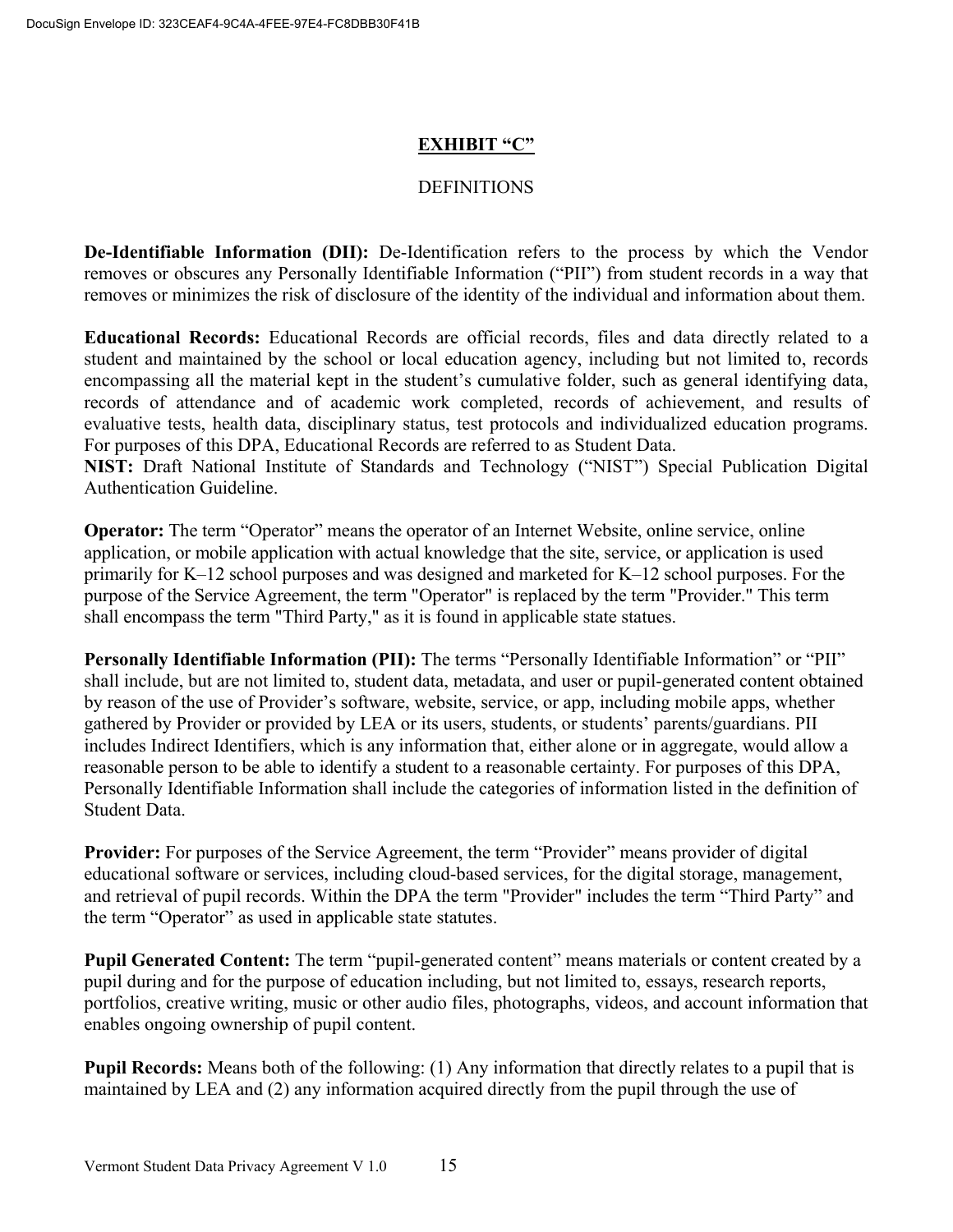instructional software or applications assigned to the pupil by a teacher or other LEA employee. For the purposes of this Agreement, Pupil Records shall be the same as Educational Records, Student Personal Information and Covered Information, all of which are deemed Student Data for the purposes of this Agreement.

**Service Agreement**: Refers to the Contract or Purchase Order to which this DPA supplements and modifies.

**School Official**: For the purposes of this Agreement and pursuant to 34 CFR 99.31 (B), a School Official is a contractor that: (1) Performs an institutional service or function for which the agency or institution would otherwise use employees; (2) Is under the direct control of the agency or institution with respect to the use and maintenance of education records; and (3) Is subject to 34 CFR 99.33(a) governing the use and re-disclosure of personally identifiable information from student records.

**Student Data:** Student Data includes any data, whether gathered by Provider or provided by LEA or its users, students, or students' parents/guardians, that is descriptive of the student including, but not limited to, information in the student's educational record or email, first and last name, home address, telephone number, email address, or other information allowing online contact, discipline records, videos, test results, special education data, juvenile dependency records, grades, evaluations, criminal records, medical records, health records, social security numbers, biometric information, disabilities, socioeconomic information, food purchases, political affiliations, religious information text messages, documents, student identifies, search activity, photos, voice recordings or geolocation information. Student Data shall constitute Pupil Records for the purposes of this Agreement, and for the purposes of Vermont and Federal laws and regulations. Student Data as specified in Exhibit B is confirmed to be collected or processed by the Provider pursuant to the Services. Student Data shall not constitute that information that has been anonymized or de-identified, or anonymous usage data regarding a student's use of Provider's services.

**SDPC (The Student Data Privacy Consortium):** Refers to the national collaborative of schools, districts, regional, territories and state agencies, policy makers, trade organizations and marketplace providers addressing real-world, adaptable, and implementable solutions to growing data privacy concerns.

**Student Personal Information:** "Student Personal Information" means information collected through a school service that personally identifies an individual student or other information collected and maintained about an individual student that is linked to information that identifies an individual student. For purposes of this DPA, Student Personal Information is referred to as Student Data.

**Subscribing LEA:** An LEA that was not party to the original Services Agreement and who accepts the Provider's General Offer of Privacy Terms.

**Sub-processor:** For the purposes of this Agreement, the term "Sub-processor" (sometimes referred to as the "Subcontractor") means a party other than LEA or Provider, who Provider uses for data collection, analytics, storage, or other service to operate and/or improve its software, and who has access to PII.

**Targeted Advertising**: Targeted advertising means presenting an advertisement to a student where the selection of the advertisement is based on student information, student records or student generated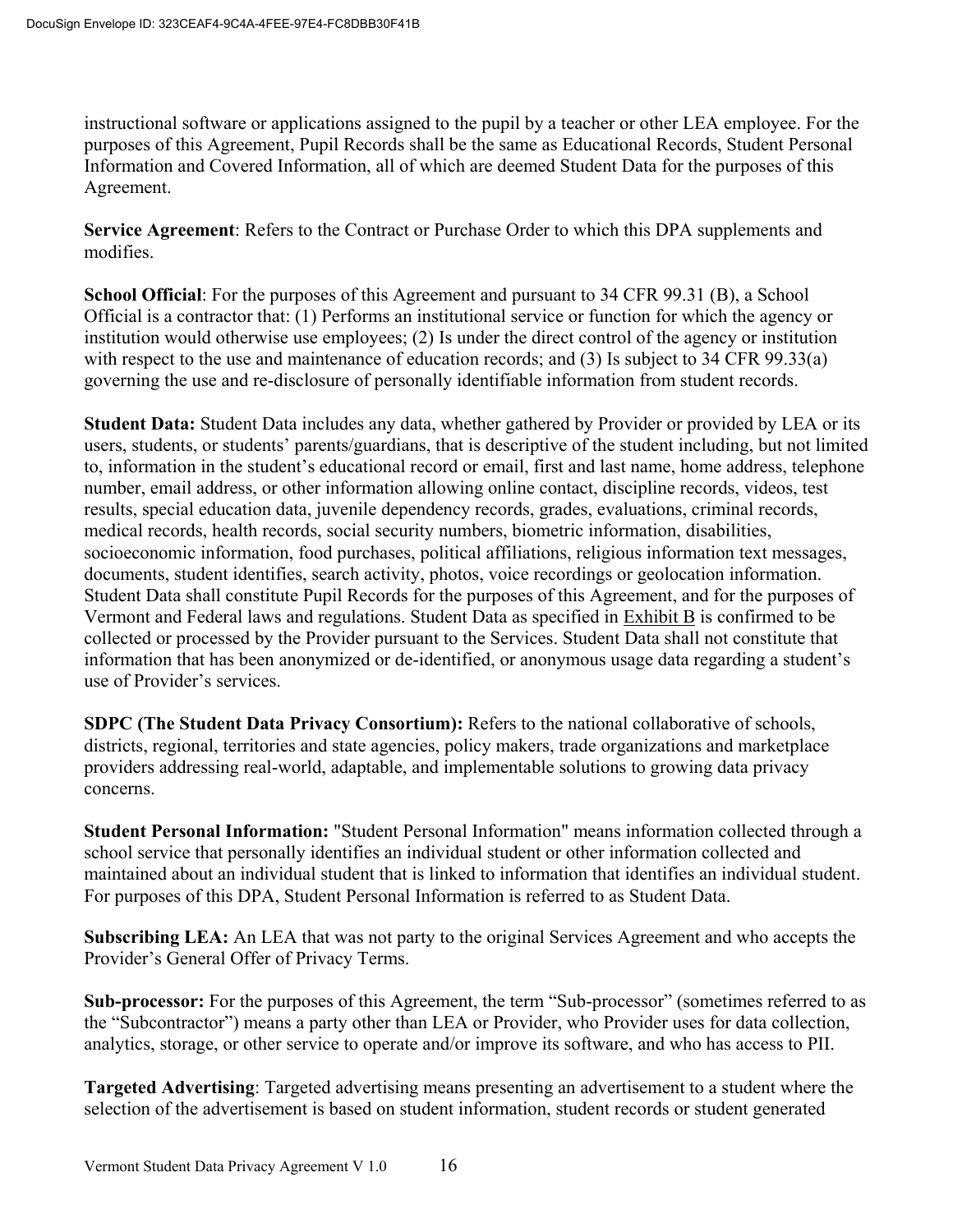content or inferred over time from the usage of the Provider's website, online service or mobile application by such student or the retention of such student's online activities or requests over time.

**Third Party**: The term "Third Party" means a provider of digital educational software or services, including cloud-based services, for the digital storage, management, and retrieval of pupil records. However, for the purpose of this Agreement, the term "Third Party" when used to indicate the provider of digital educational software or services is replaced by the term "Provider."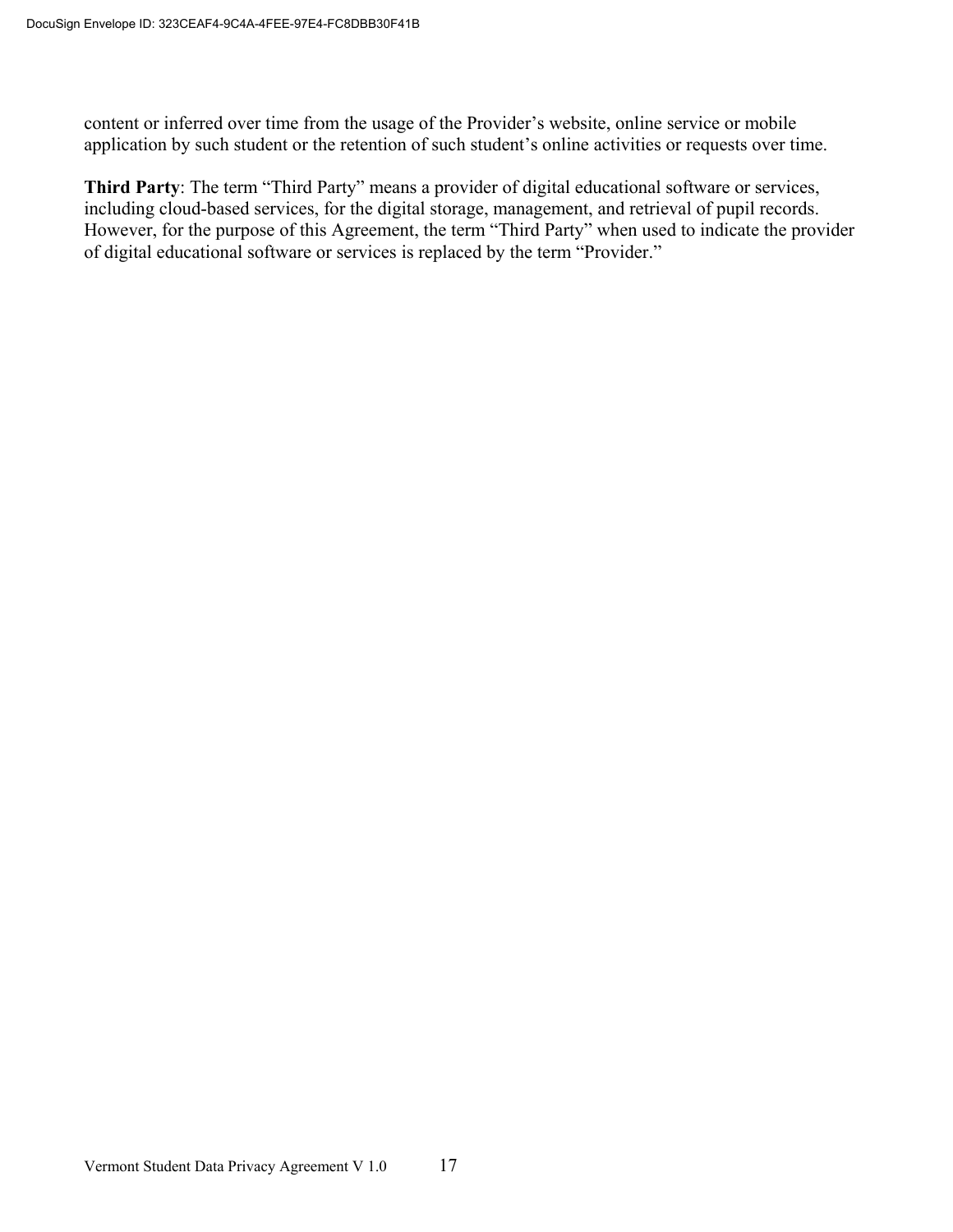### **EXHIBIT "D"**

### DIRECTIVE FOR DISPOSITION OF DATA

[Name or District or LEA] directs [Name of Company] to dispose of data obtained by Company pursuant to the terms of the Service Agreement between LEA and Company. The terms of the Disposition are set forth below:

| <b>Extent of Disposition</b><br>Disposition shall be:                               | Partial. The categories of data to be disposed of are as<br>follows:<br>[INSERT CATEGORIES]<br>x<br>Complete. Disposition extends to all categories of data.                                                                                                                     |
|-------------------------------------------------------------------------------------|----------------------------------------------------------------------------------------------------------------------------------------------------------------------------------------------------------------------------------------------------------------------------------|
|                                                                                     |                                                                                                                                                                                                                                                                                  |
| <b>Nature of Disposition</b><br>Disposition shall be by:                            | X<br>Destruction or deletion of data.<br>Transfer of data. The data shall be transferred as set forth<br>in an attachment to this Directive. Following confirmation from<br>LEA that data was successfully transferred, Provider shall<br>destroy or delete all applicable data. |
|                                                                                     |                                                                                                                                                                                                                                                                                  |
| <b>Timing of Disposition</b><br>Data shall be disposed of by the<br>following date: | As soon as commercially practicable<br>By (Insert Date)<br>Provider will report to LEA the actions taken to ensure the<br>disposition of data and date on which it was completed.                                                                                                |

 $\frac{1}{100 \text{ L}}$  and  $\frac{1}{200 \text{ L}}$  and  $\frac{1}{200 \text{ L}}$  and  $\frac{1}{200 \text{ L}}$  and  $\frac{1}{200 \text{ L}}$  and  $\frac{1}{200 \text{ L}}$  and  $\frac{1}{200 \text{ L}}$  and  $\frac{1}{200 \text{ L}}$  and  $\frac{1}{200 \text{ L}}$  and  $\frac{1}{200 \text{ L}}$  and  $\frac{1}{200 \text{ L}}$  and 1/9/2019

Authorized Representative of LEA Date

Verification of Disposition of Data Date by Authorized Representative of Provider

 $\mathcal{L}_\mathcal{L}$  , and the set of the set of the set of the set of the set of the set of the set of the set of the set of the set of the set of the set of the set of the set of the set of the set of the set of the set of th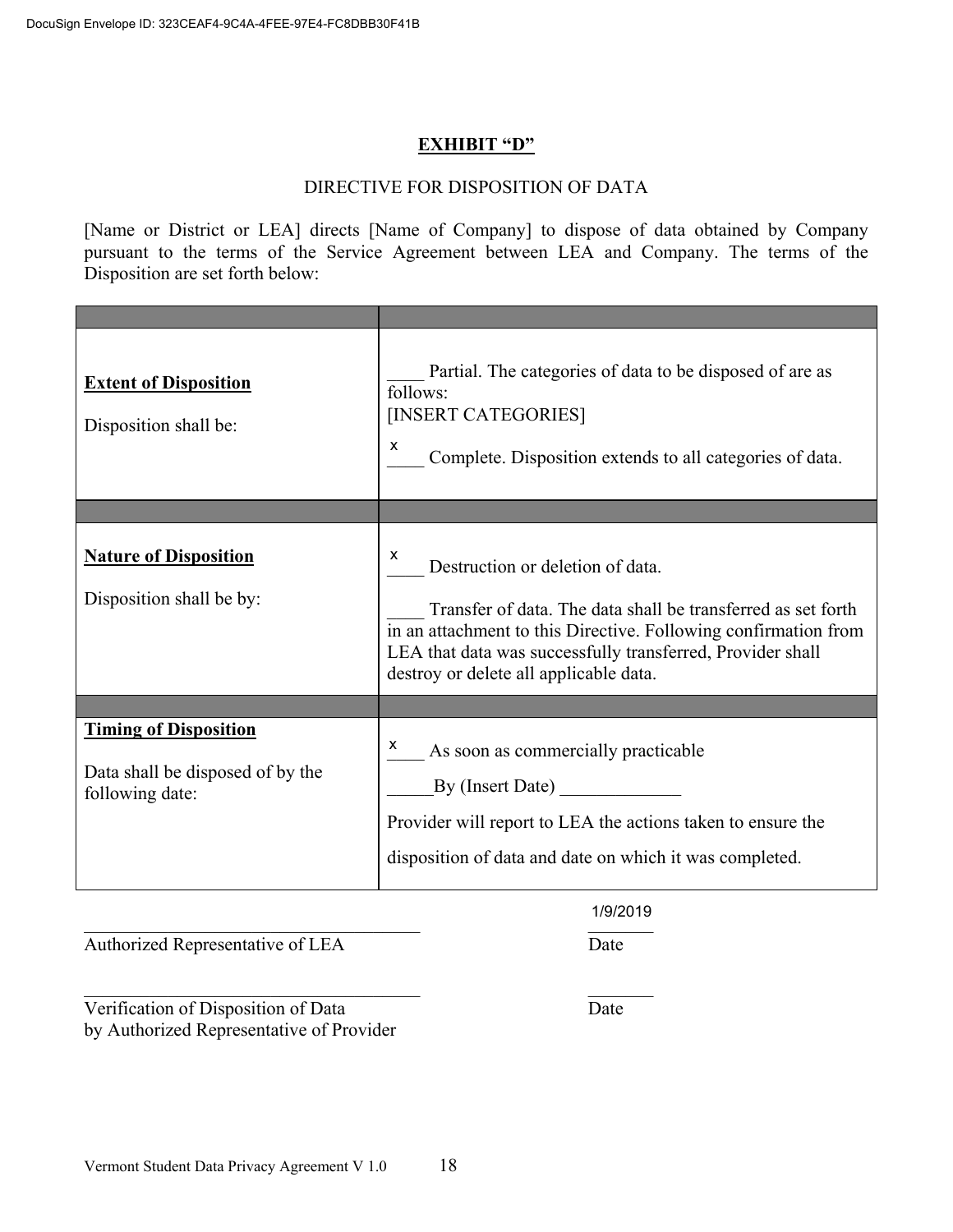### **OPTIONAL EXHIBIT "E" GENERAL OFFER OF PRIVACY TERMS**

#### **1**. **Offer of Terms**

Provider offers the same privacy protections found in this DPA between it and the LEA to any other school district ("Subscribing LEA") who accepts this General Offer though its signature below. The Provider agrees that the information on the next page will be replaced throughout the Agreement with the information specific to the Subscribing LEA filled on the next page for the Subscribing LEA. This General Offer shall extend only to privacy protections and Provider's signature shall not necessarily bind Provider to other terms, such as price, term, or schedule of services, or to any other provision not addressed in this DPA. The Provider and the Subscribing LEA may also agree to change the data provide by LEA to the Provider to suit the unique needs of the Subscribing LEA. The Provider may withdraw the General Offer in the event of: (1) a material change in the applicable privacy statues; (2) a material change in the services and products subject listed in the Originating Service Agreement; or three (3) years after the date of Provider's signature to this Form. Provider shall notify the LEA in the event of any withdrawal so that this information may be transmitted to the Subscribing LEAs.

 $BY: \int \frac{7}{100}$   $\frac{7}{100}$   $\frac{1}{200}$   $\frac{1}{200}$   $\frac{1}{200}$   $\frac{1}{200}$   $\frac{1}{200}$   $\frac{1}{200}$ Printed Name: Merge Labs, Inc.<br>Docusigned by: rranklin Lyons

| 3/5/2019<br>Date:         |  |
|---------------------------|--|
| Title/Position: President |  |

#### **2**. **Subscribing LEA**

A Subscribing LEA, by signing a separate Service Agreement with Provider, and by its signature below, accepts the General Offer of Privacy Terms. The Subscribing LEA's individual information is contained below. The Subscribing LEA and the Provider shall therefore be bound by the same terms of this DPA.

| BY:                                                                                                                                                                                                                                                | Date:           |  |
|----------------------------------------------------------------------------------------------------------------------------------------------------------------------------------------------------------------------------------------------------|-----------------|--|
| Printed Name:                                                                                                                                                                                                                                      | Title/Position: |  |
| DATE:                                                                                                                                                                                                                                              |                 |  |
| DESIGNATED REPRESENTATIVE OF LEA:<br>Name<br>Title<br><u> 1989 - Johann Barbara, martin amerikan basar dan berasal dalam basar dalam basar dalam basar dalam basar dala</u><br>Address<br><u> 1989 - Johann John Stone, mars eta biztanleria (</u> |                 |  |
| Telephone Number<br>Email Address                                                                                                                                                                                                                  |                 |  |
| 19<br>Vermont Student Data Privacy Agreement V 1.0                                                                                                                                                                                                 |                 |  |